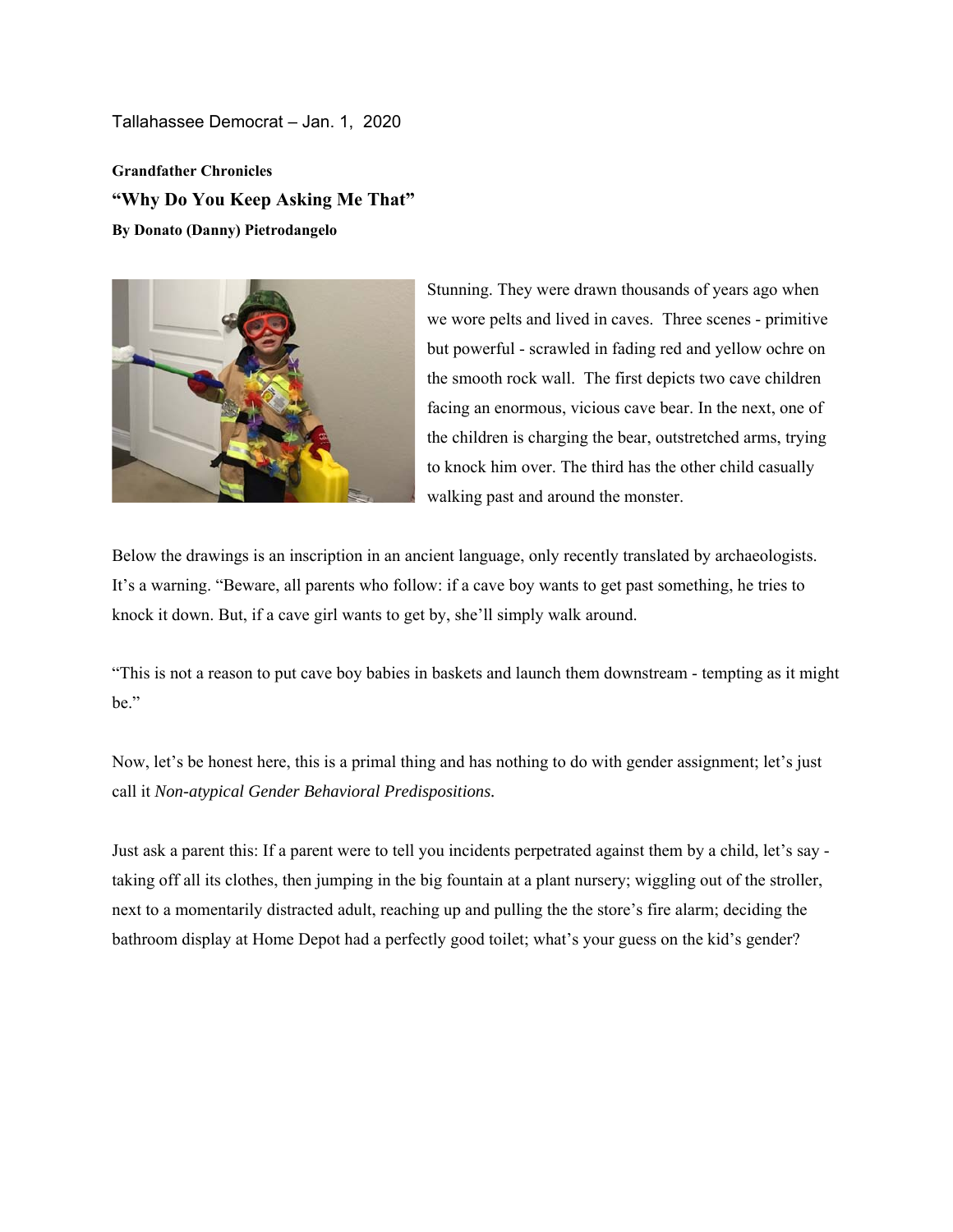They just just seem to perceive and react to things differently, boys and girls. Now I'm not saying girls

are angels dripping in sugar and spice. When one of my grand girls gets into it with her brother, she becomes a cage-fighter. But once they become bipeds, boys seem to develop a certain level of crude, physicality; the knock-it-down versus walk-around thing.

And, they're a take home test for your *Traumatic Incident Response*  certification. Take, for instance, the "Why do you keep asking me that?" incident.



I hear a blood-curdling scream, "Dannnyyyy." I run, expecting to see

something like a water moccasin, hanging by its fangs from my wife's calf. Instead, I see my grandson's back and her horrified expression. I rush around, hoping there's no blood. Thankfully there isn't - blood that is.

Rather, he is covered in black. Hands, feet, arms, legs. We're talking black, blacker than a blacktop. Oddly, Impenetrable black, the liquid equivalent of standing in the closet of a dark house, "I can't see my hands" black.

"What happened B? What is that?" He looks down at his hands and simply says, "I spilled something." Hesitantly, I walk up the stairs, go into my office, look around, then yell downstairs to my wife, "Don't come up here." No need to traumatize both of us.

The area around my desk has multiple tarpit-like black puddles. The same color liquid is slowly dripping off my desk into the open side of my computer. All the guts, like everything else, is as black as our black lab - named Jet. The nearby wall looks like a blood splattered crime scene in CSI Miami.

And then I see it. The tipped over cup and the equally tipped over empty bottle of black printer ink. The stuff is as permanent as death. (Hmm, so is this really my fault?

Back downstairs, "Call your son." (Always *your* son when it's something bad.) "No, you call him." Me on the phone, "Get over here to see what your son did."